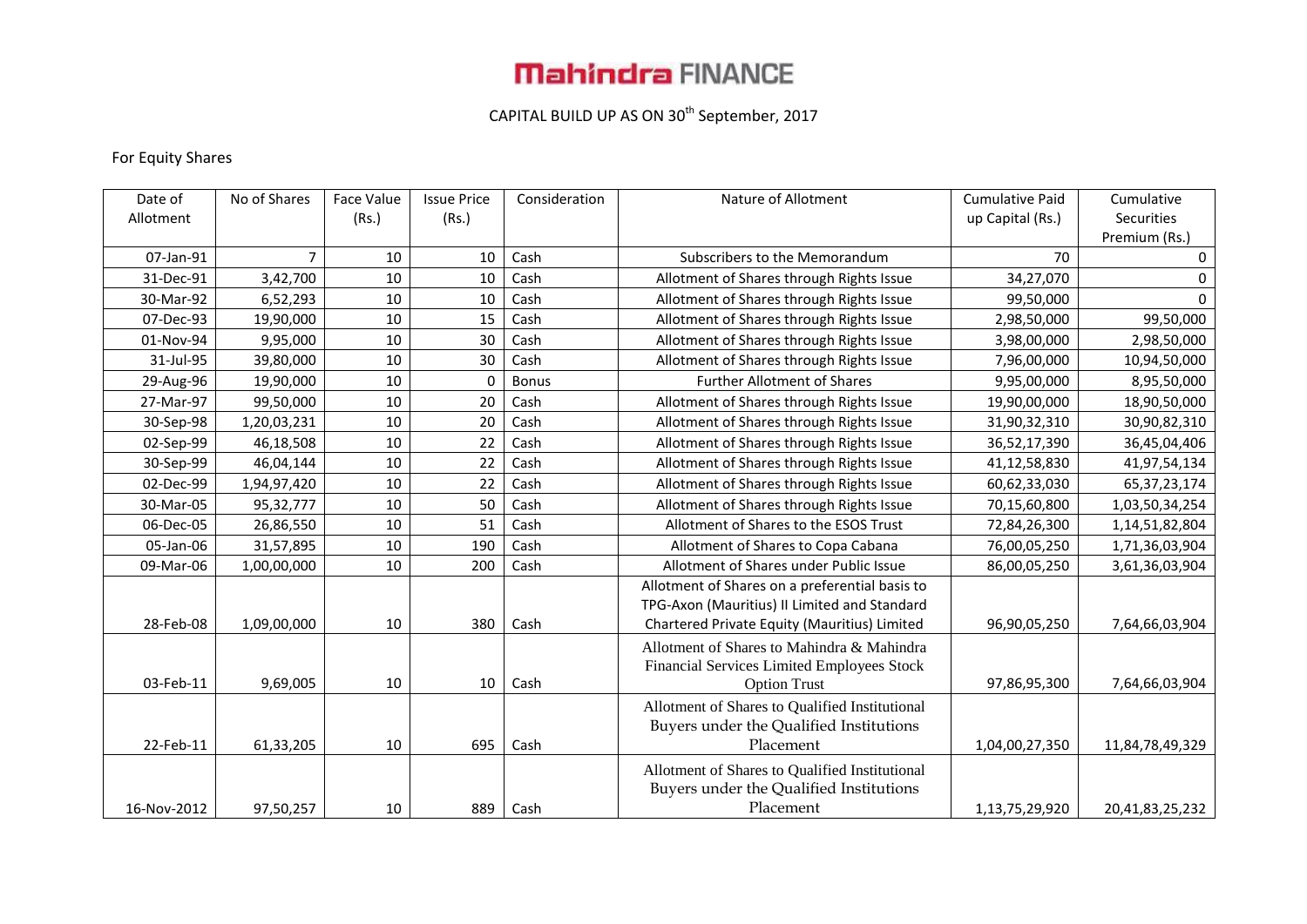## **Mahindra FINANCE**

## CAPITAL BUILD UP AS ON 30<sup>th</sup> September, 2017

#### For Equity Shares

| <b>Balance as on</b>                |              |                |                |                          |                |                     |
|-------------------------------------|--------------|----------------|----------------|--------------------------|----------------|---------------------|
| 31-Mar-2013                         | 56,87,64,960 | 2              |                |                          | 1,13,75,29,920 | 20, 15, 58, 07, 775 |
| <b>Balance as on</b>                |              |                |                |                          |                |                     |
| 30-June-2013                        | 56,87,64,960 | 2              |                |                          | 1,13,75,29,920 | 20,15,81,78,959     |
| <b>Balance as on</b>                |              |                |                |                          |                |                     |
| 30-Sep-2013                         | 56,87,64,960 | 2              | $\blacksquare$ | $\overline{\phantom{a}}$ | 1,13,75,29,920 | 20, 16, 42, 13, 353 |
| <b>Balance as on</b>                |              |                |                |                          |                |                     |
| 31-Dec-2013                         | 56,87,64,960 | 2              | $\blacksquare$ |                          | 1,13,75,29,920 | 20,16,44,50,006     |
| <b>Balance as on</b>                |              |                |                |                          |                |                     |
| 31-Mar-2014                         | 56,87,64,960 | 2              |                | $\overline{\phantom{a}}$ | 1,13,75,29,920 | 20, 18, 24, 73, 991 |
| <b>Balance as on</b>                |              |                |                |                          |                |                     |
| 30-June-2014                        | 56,87,64,960 | 2              |                |                          | 1,13,75,29,920 | 20, 19, 53, 14, 010 |
| <b>Balance as on</b>                |              |                |                |                          |                |                     |
| 30-Sept-2014                        | 56,87,64,960 | $\mathbf{2}$   |                |                          | 1,13,75,29,920 | 20, 20, 57, 14, 511 |
| <b>Balance as on</b>                |              |                |                |                          |                |                     |
| 31-Dec-2014                         | 56,87,64,960 | 2              | $\blacksquare$ |                          | 1,13,75,29,920 | 2020, 72, 64, 778   |
| <b>Balance as on</b>                |              |                |                |                          |                |                     |
| 31-Mar-2015                         | 56,87,64,960 | 2              |                |                          | 1,13,75,29,920 | 2023, 24, 24, 516   |
| <b>Balance as on</b>                |              |                |                |                          |                |                     |
| 30-June-2015                        | 56,87,64,960 | $\overline{2}$ | $\blacksquare$ |                          | 1,13,75,29,920 | 2023,68,02,919      |
| <b>Balance as on</b>                |              |                |                |                          |                |                     |
| 30-Sep-2015                         | 56,87,64,960 | 2              |                |                          | 1,13,75,29,920 | 2024,63,35,968      |
| <b>Balance as on</b>                |              |                |                |                          |                |                     |
| 31-Dec-2015                         | 56,87,64,960 | 2              |                |                          | 1,13,75,29,920 | 2029,03,75,662      |
| <b>Balance as on</b>                |              |                |                |                          |                |                     |
| 31-Mar-2016                         | 56,87,64,960 | 2              |                |                          | 1,13,75,29,920 | 2032,52,39,633      |
| <b>Balance as on</b>                |              |                |                |                          |                |                     |
| 30-June-2016                        | 56,87,64,960 | $\mathbf{2}$   |                |                          | 1,13,75,29,920 | 2014, 96, 36, 408   |
| <b>Balance as on</b>                |              |                |                |                          |                |                     |
| 30-Sep-2016                         | 56,87,64,960 | 2              |                |                          | 1,13,75,29,920 | 2016,40,66,658      |
| <b>Balance as on</b><br>31-Dec-2016 |              |                |                |                          |                |                     |
|                                     | 56,87,64,960 | $\mathbf{2}$   |                |                          | 1,13,75,29,920 | 2023,41,98,785      |